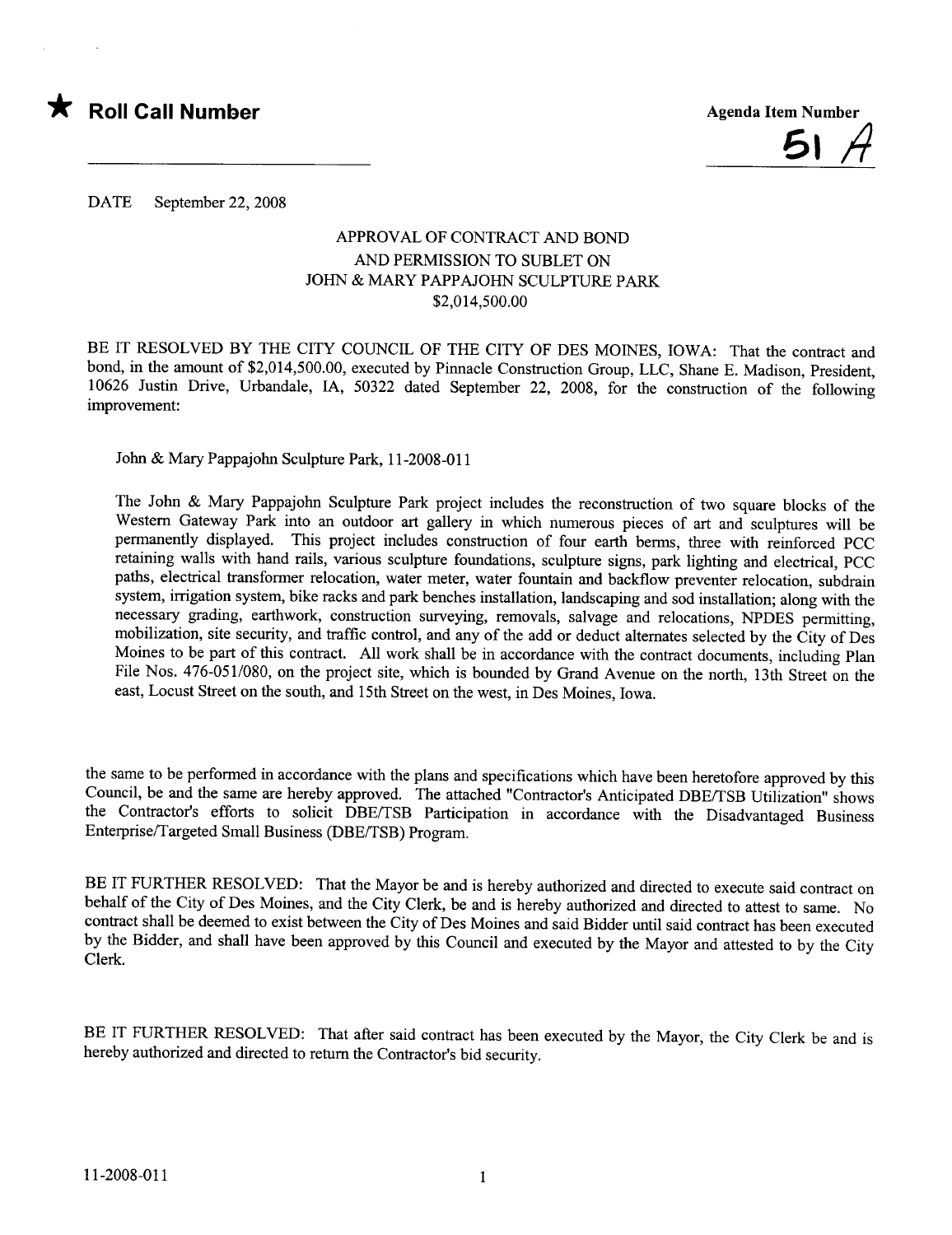

<u>51 A</u>

DATE September 22, 2008

BE IT FURTHER RESOLVED: That the attached communication from said Contractor requesting permission to sublet designated items and the attached Permission to Sublet form, be and are hereby approved subject to each subcontractor's compliance with the City of Des Moines Contract Compliance Program. The City Manager is hereby directed to sign said Permission to Sublet form granting permssion for said listed subcontractor to work on said improvement upon each subcontractor's compliance with the City of Des Moines Contract Compliance Program as monitored by the Engineering Deparment.

BE IT FURTHER RESOLVED: That the Des Moines Finance Director is hereby authorized to encumber this contract amount against the funds as identified below, and to acquire Builder's Risk Insurance, if appropriate, for the above referenced improvement.

Moved by to adopt.

FORM APPROVED Gran Di Darato

Ann DiDonato Assistant City Attorney

Funding Source: 2008-2009 CIP, Page Parks-17, Pappajohn Sculpture Garden, PKS169, Being:

~~ \$1,000,000 grant approved May 14,2008 by the Vision Iowa Board (Vision Iowa No. 08-VI-002),

\$100,000 contribution from Polk County,

. \$300,000 Prairie Meadows Legacy Grant, and

· the remainder being privately funded with collection and disbursement of the private funds by the Greater Des Moines Community Foundation.

| <b>COUNCIL ACTION</b> | <b>YEAS</b> | <b>NAYS</b> | <b>PASS</b> | <b>ABSENT</b>   | <b>CERTIFICATE</b>                                                                                                                                                                                                                                                        |  |  |
|-----------------------|-------------|-------------|-------------|-----------------|---------------------------------------------------------------------------------------------------------------------------------------------------------------------------------------------------------------------------------------------------------------------------|--|--|
| <b>COWNIE</b>         |             |             |             |                 |                                                                                                                                                                                                                                                                           |  |  |
| <b>COLEMAN</b>        |             |             |             |                 | I, DIANE RAUH, City Clerk of said City hereby                                                                                                                                                                                                                             |  |  |
| <b>HENSLEY</b>        |             |             |             |                 | certify that at a meeting of the City Council of<br>said City of Des Moines, held on the above date,<br>among other proceedings the above was adopted.<br>IN WITNESS WHEREOF, I have hereunto set my<br>hand and affixed my seal the day and year first<br>above written. |  |  |
| <b>KIERNAN</b>        |             |             |             |                 |                                                                                                                                                                                                                                                                           |  |  |
| <b>MAHAFFEY</b>       |             |             |             |                 |                                                                                                                                                                                                                                                                           |  |  |
| <b>MEYER</b>          |             |             |             |                 |                                                                                                                                                                                                                                                                           |  |  |
| <b>VLASSIS</b>        |             |             |             |                 |                                                                                                                                                                                                                                                                           |  |  |
| <b>TOTAL</b>          |             |             |             |                 |                                                                                                                                                                                                                                                                           |  |  |
| <b>MOTION CARRIED</b> |             |             |             |                 |                                                                                                                                                                                                                                                                           |  |  |
|                       |             |             |             | <b>APPROVED</b> |                                                                                                                                                                                                                                                                           |  |  |
|                       |             |             |             | Mayor           | <b>City Clerk</b>                                                                                                                                                                                                                                                         |  |  |
|                       |             |             |             |                 |                                                                                                                                                                                                                                                                           |  |  |